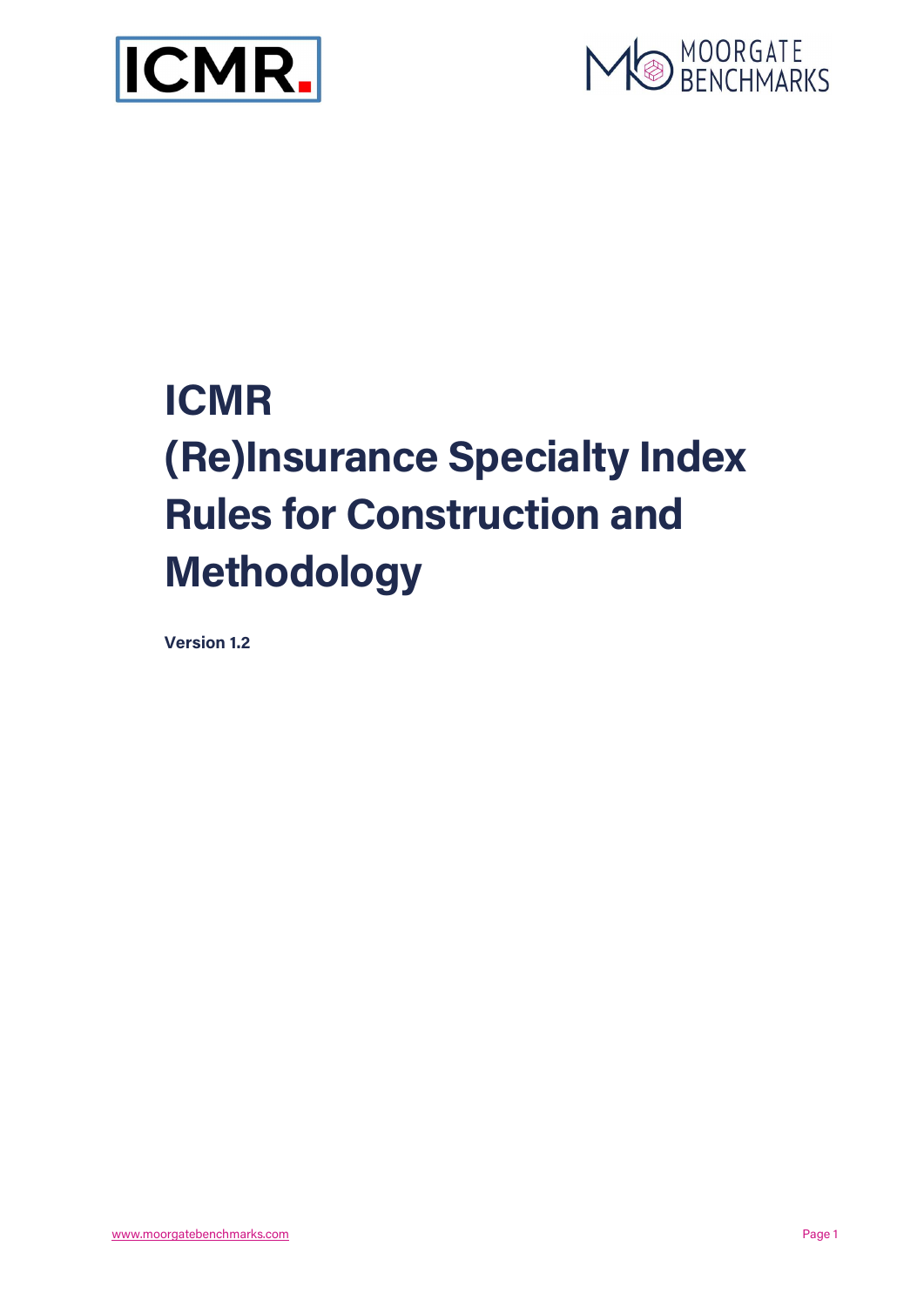



#### Change History

| Version<br><b>Number</b> | Editor                                 | Date       | <b>Comments</b>                                                                                   |
|--------------------------|----------------------------------------|------------|---------------------------------------------------------------------------------------------------|
| 1.0                      | <b>Gareth Parker</b>                   | 04/05/2021 | Live document                                                                                     |
| 1.1                      | Shaun Buhre /<br><b>Markus Gesmann</b> | 08/06/2021 | Clarification to capping / weight<br>redistribution process.                                      |
| 1.2 <sub>2</sub>         | <b>Markus Gesmann</b>                  | 23/05/2022 | Section 3.4.4: The geometric mean<br>formula for the weight had disappeared<br>and was reinstated |
|                          |                                        |            |                                                                                                   |
|                          |                                        |            |                                                                                                   |
|                          |                                        |            |                                                                                                   |
|                          |                                        |            |                                                                                                   |

#### Distribution

| <b>Name</b> | Firm/Department | Location |
|-------------|-----------------|----------|
| Public      |                 |          |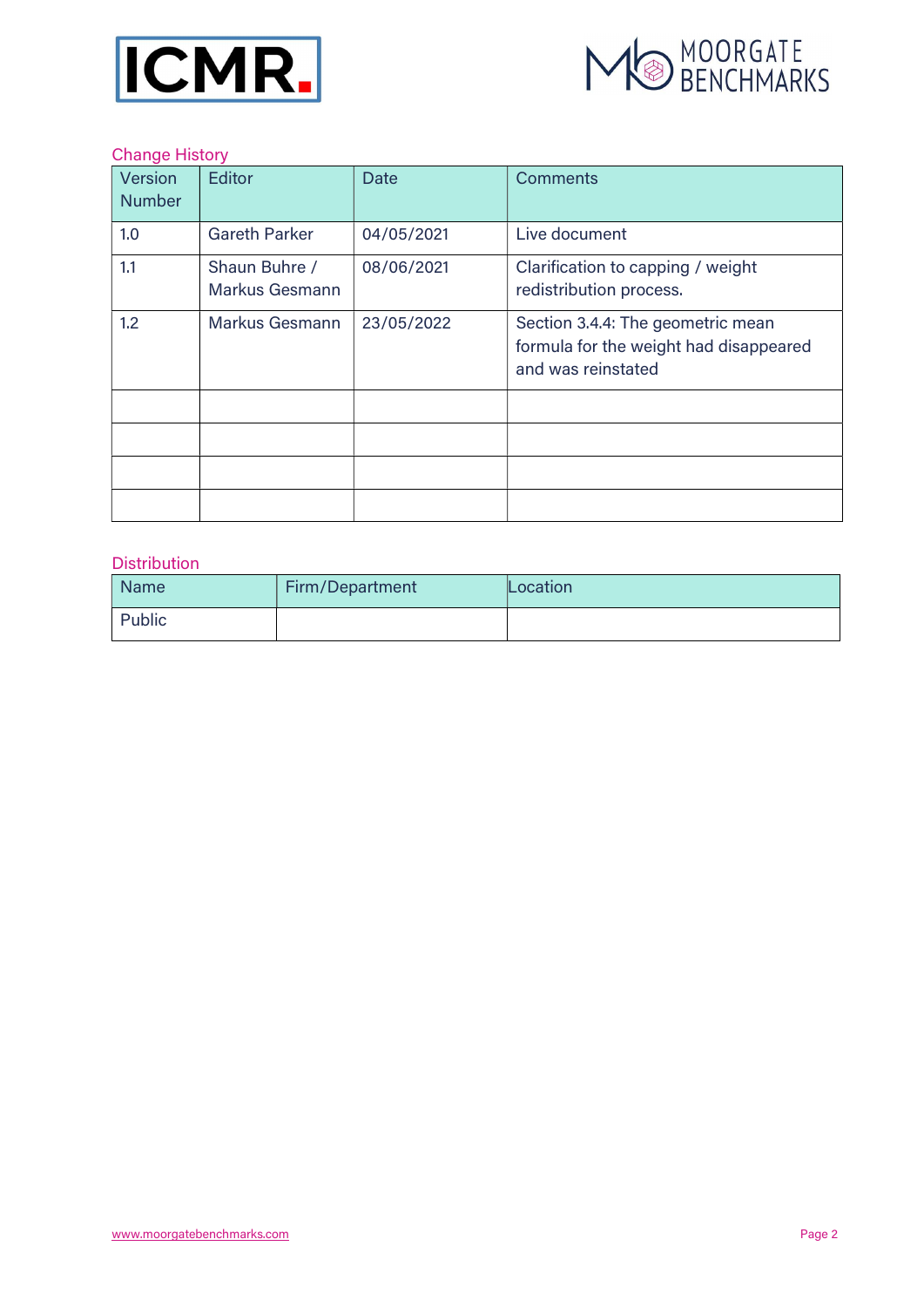



#### **CONTENTS**

- 1. Product definition4
- 2. Governance5
- 3. Index construction7
- 4. Annual review of the ICMR (Re)Insurance Specialty Index10
- 5. Quarterly review of the ICMR (Re)Insurance Specialty Index12
- 6. Calculation of the ICMR (Re)Insurance Specialty Index13
- 7. Exceptions and amendments to these Rules14
- 8. Data publication15
- 9. Contact details16
- 10. Legal17
- Appendix A: Eligible Exchanges18
- Appendix B: Index Information20
- Appendix C: Definitions21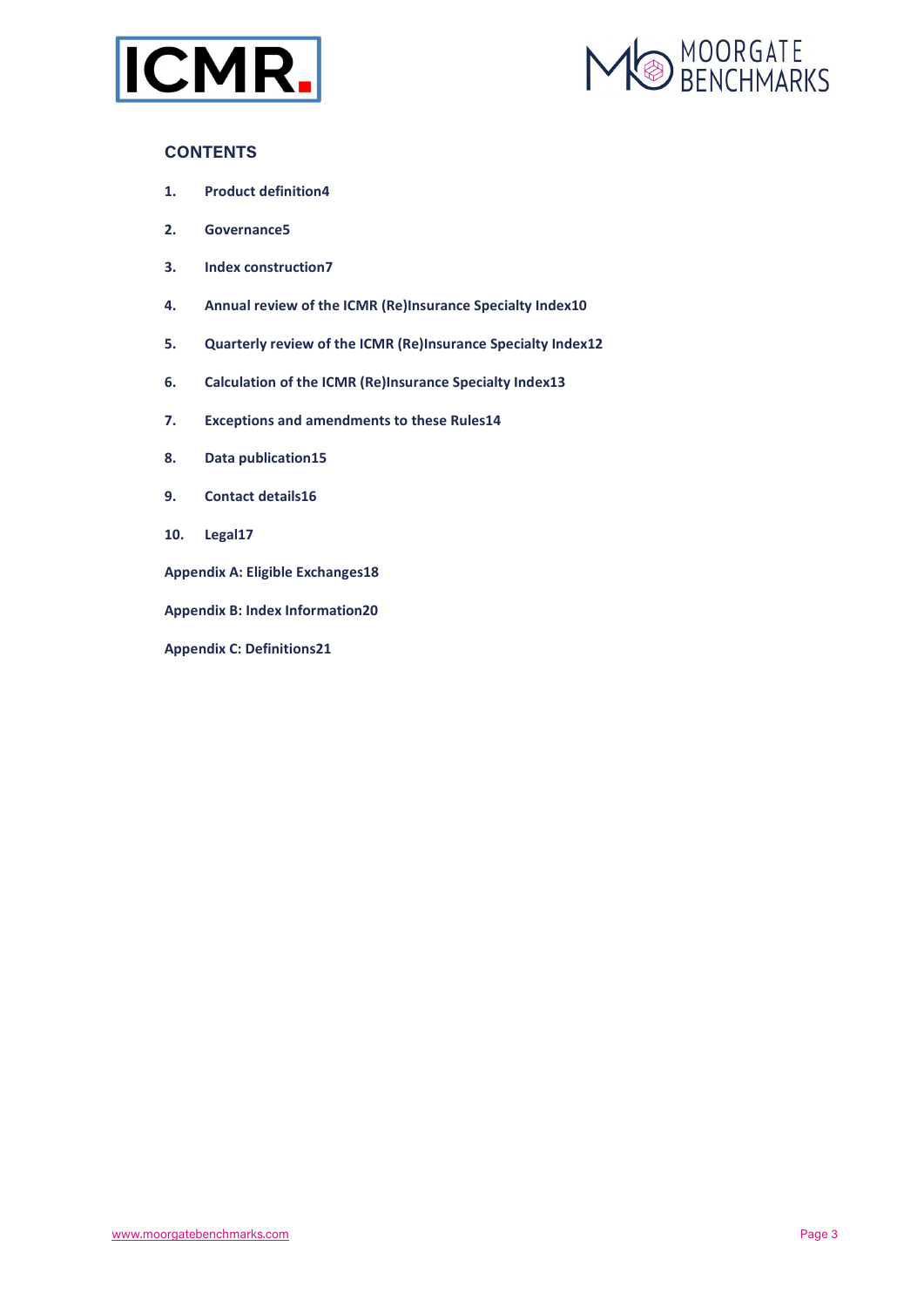



# 1. Product definition

### 1.1. The ICMR (Re)Insurance Specialty Index

- 1.1.1. "Economic Reality"
- 1.1.2. The ICMR (Re)Insurance Specialty Index is an equity benchmark based on publicly listed companies with underwriting subsidiaries in the Lloyd's of London insurance market (Lloyd's). It measures their aggregate equity performance, weighted by their premiums written both at Lloyd's and globally.
- 1.1.3. The ICMR (Re)Insurance Specialty Index is owned and provided by Insurance Capital Markets Research, the trading name of IC Markets Research Ltd., and is administered, calculated and distributed by Moorgate Benchmarks Ltd.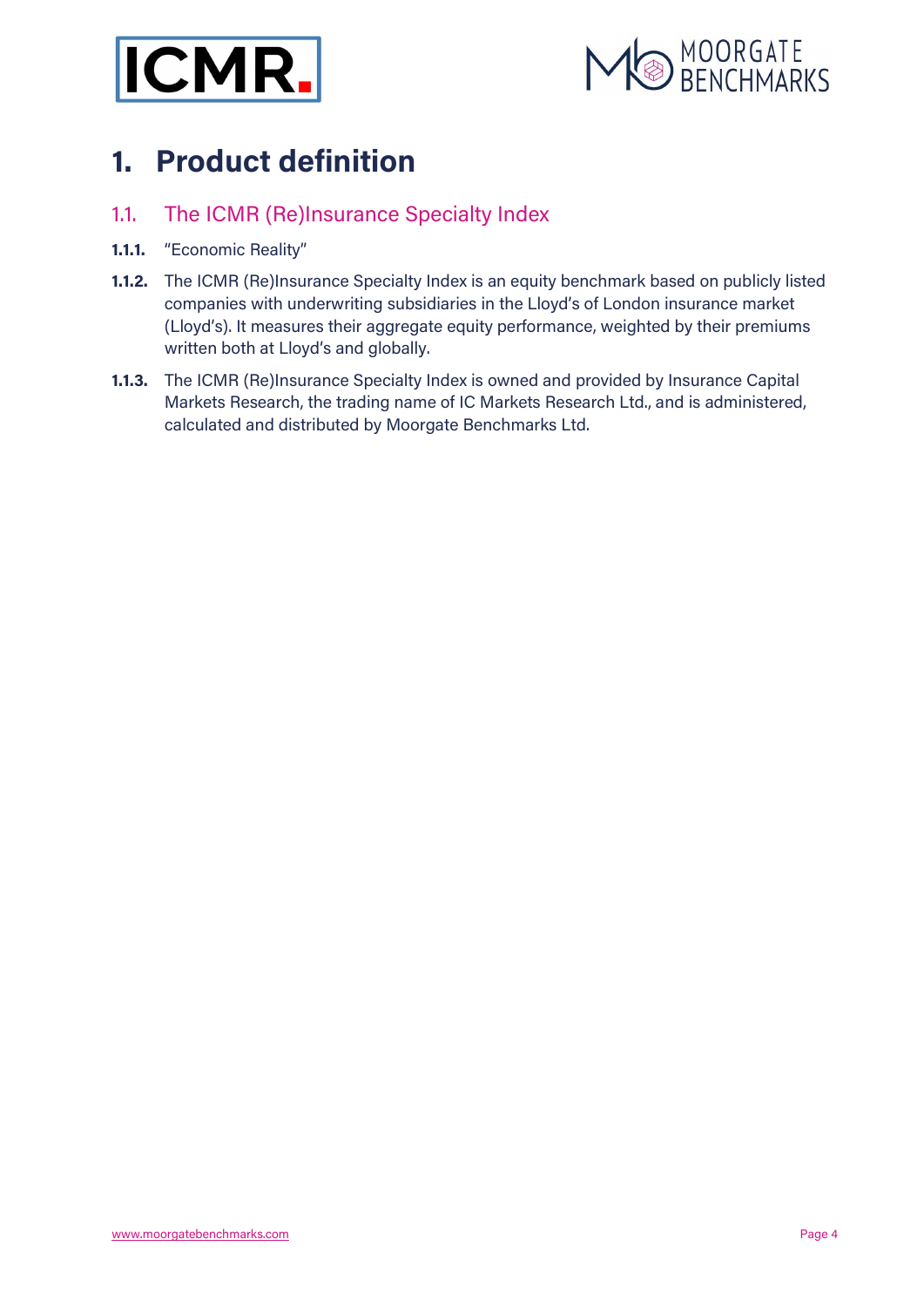



### 2. Governance

### 2.1. General

2.1.1. The index is designed to be compliant with both the IOSCO Principles for Financial Benchmarks<sup>1</sup> and the UK & EU Benchmarks Regulations<sup>2</sup>.

### 2.2. ICMR

2.2.1. Insurance Capital Markets Research (ICMR) is the index sponsor and owner of the ICMR (Re)Insurance Specialty Index.

### 2.3. Moorgate Benchmarks Limited

- **2.3.1.** Moorgate Benchmarks Limited is administrator of the index. Moorgate is regulated by the Financial Conduct Authority as a registered benchmark administrator under the UK benchmarks regulation and by BaFin as a registered benchmark administrator under the EU benchmarks regulation.
- 2.3.2. The calculator and distributor of the index is Moorgate Benchmarks Limited ("Moorgate").

### 2.4. Moorgate Benchmarks Index Management Committee

- 2.4.1. The Moorgate Benchmarks Index Management Committee is responsible for the management and implementation of these rules, for their continuing fitness for purpose, and therefore for any periodic amendments thereto. It is also responsible, in the event of the rules not providing a clear process for the management of any situation, for determining the process to be followed.
- **2.4.2.** The committee is composed of a chairman appointed by Moorgate, and a minimum of two additional members selected either from Moorgate staff or external index experts.
- 2.4.3. The Index Management Committee convenes on a quarterly basis, in the second week of March, June, September and December.

### 2.5. ICMR Index Oversight Group

- 2.5.1. The ICMR Index Oversight Group comprises members drawn from Moorgate and ICMR, and may also include members drawn from licensees, stakeholders and Moorgate Benchmarks GmbH. Its Chair is appointed by Moorgate Benchmarks Limited.
- 2.5.2. The Group convenes on a quarterly basis, or more often if required.
- 2.5.3. Where conflicts of interest may exist these are carefully managed.
- 2.5.4. The Group's powers are delegated to it by the Administrator, Moorgate Benchmarks Ltd, and its exercise of them overseen by the Moorgate Benchmarks Oversight Function.

<sup>&</sup>lt;sup>1</sup> A statement of compliance with the Principles can be found at www.moorgatebenchmarks.com <sup>2</sup> Information and documentation published in compliance with the benchmarks regulations can be found at www.moorgatebenchmarks.com.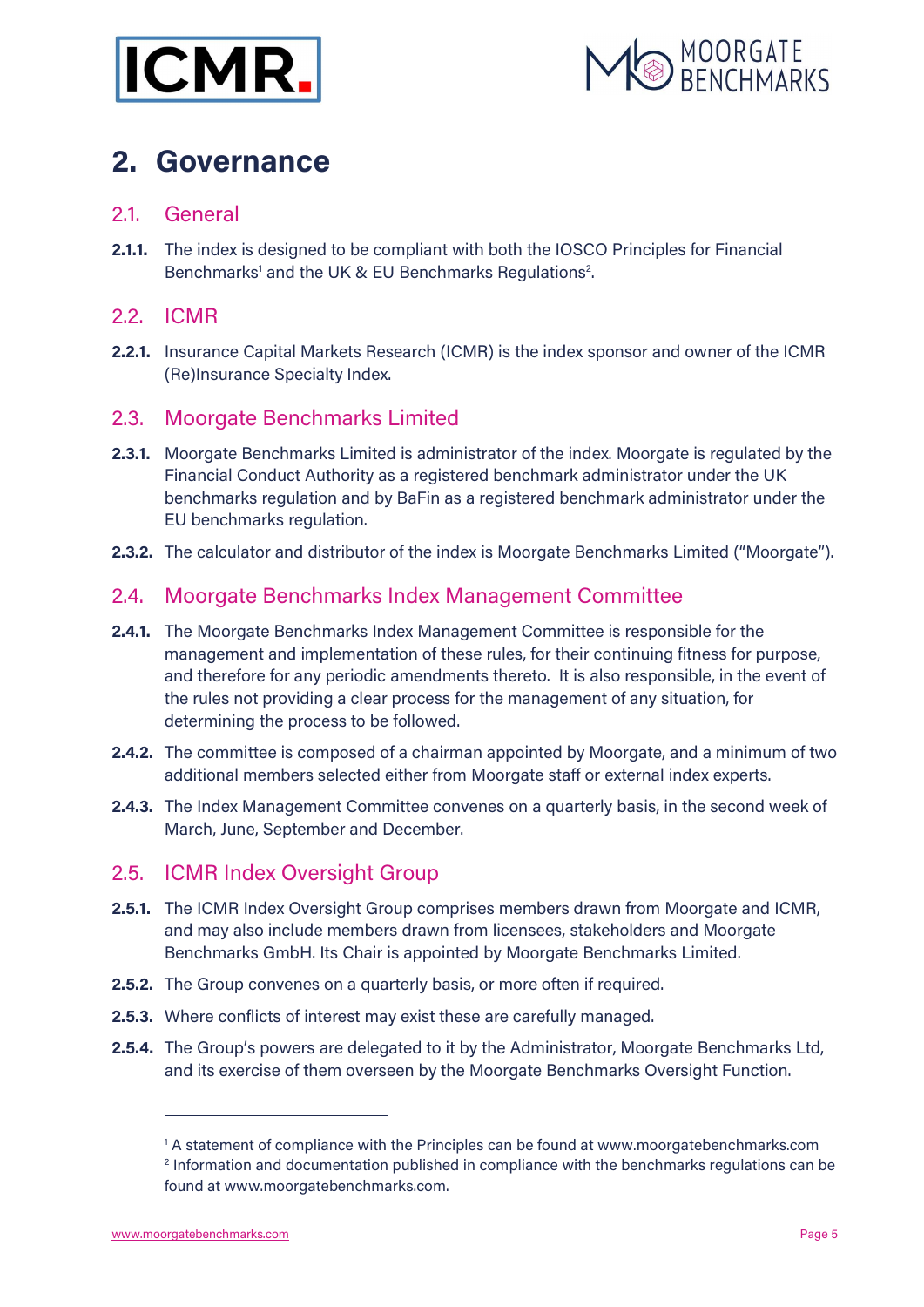



- 2.5.5. All actions of the Group are subject to review and approval of the Administrator.
- 2.5.6. Full details of its responsibilities are detailed within the Group's terms of reference.

### 2.6. Index Methodology Changes

- 2.6.1. Members of the ICMR Index Oversight Group, Moorgate Benchmarks Index Management Committee and stakeholders may at any time recommend changes to these Rules (including the Index construction criteria) by submitting any proposed changes for consideration and approval in advance of the Moorgate Benchmarks Index Management Committee's next meeting.
- 2.6.2. Proposed changes that the Committee deems material will be publicly consulted on, according to the policy detailed within the Moorgate Benchmarks Cessation or Material Change Policy, available from www.moorgatebenchmarks.com.
- 2.6.3. Following approval by the Index Management Committee, such changes shall be implemented by way of an update to these rules, which shall be published on www.moorgatebenchmarks.com.
- 2.6.4. Except in exceptional circumstances, new rules and rules adjustments will become effective after the following review.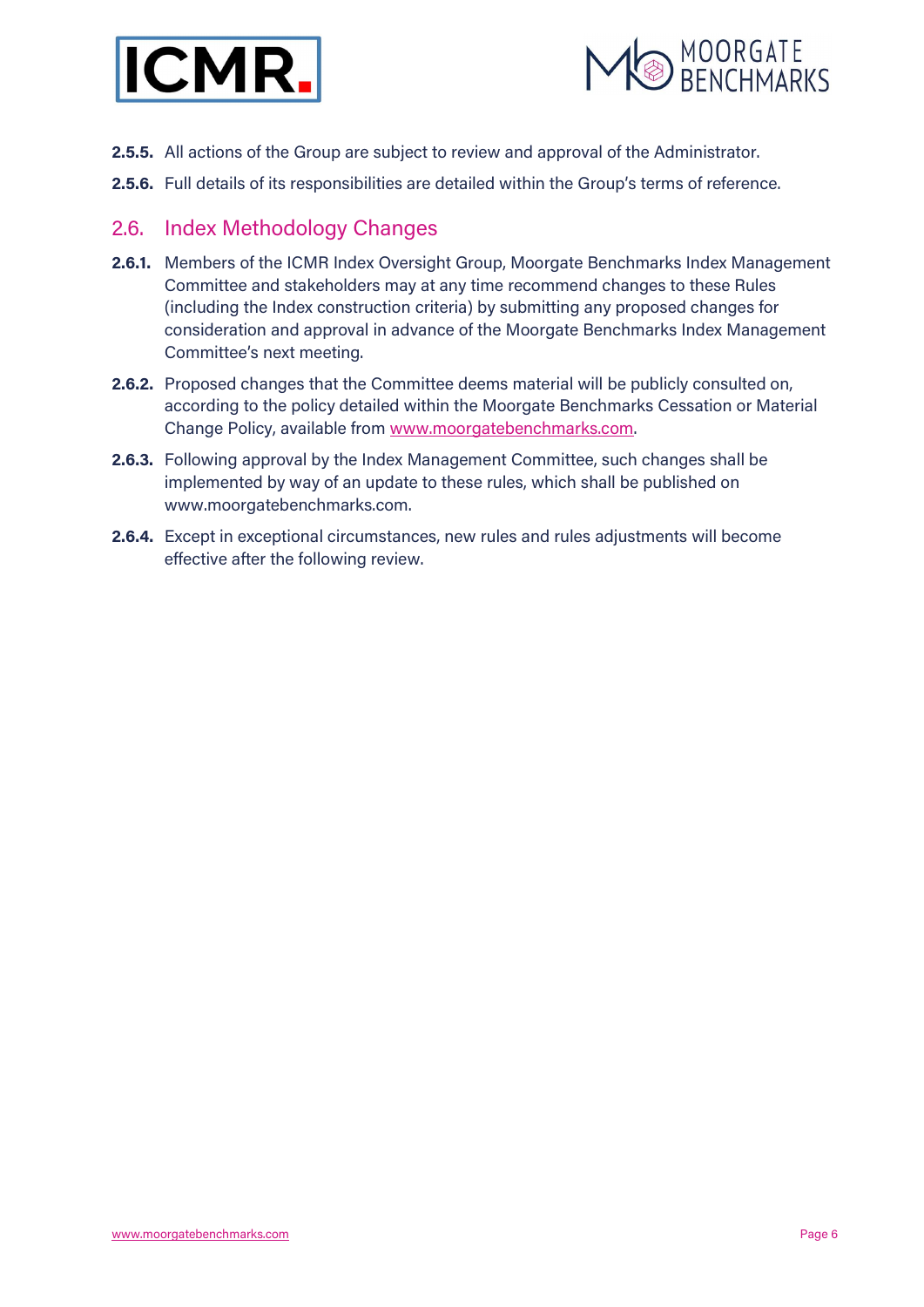



## 3. Index construction

### 3.1. Eligible Universe

- **3.1.1.** Potentially eligible common ordinary and preference shares are identified to create an Eligible Universe for the index.
- 3.1.2. Geographic Eligibility

Constituents are drawn from developed and emerging markets. Within each country, constituents must trade on one of the eligible exchanges listed in Appendix A.

- **3.1.3.** Where a potential constituent that meets the above criteria trades in Global Depository Receipt (GDR) or American Depository Receipt (ADR) form on an eligible exchange, the ADTV of the ordinary shares and the GDR or ADR will be compared and only the security with the higher ADTV will be eligible for the index.
- 3.1.4. Size eligibility

Shares must have a minimum market capitalisation of \$100m.

3.1.5. Liquidity

Shares with a three-month average daily traded value lower than \$1m are removed from the eligible universe.

Shares above with a price above \$50,000 are ineligible for inclusion.

3.1.6. Free float

Shares must have a minimum free float of 20%.

### 3.2. Exposure to Lloyd's syndicate premiums

- **3.2.1.** The index provider screens all remaining potential constituents to identify those that control Lloyd's syndicates through their related parties' disclosures in their respective published annual accounts.
- **3.2.2.** Shares are eligible only if their Relevant Syndicates report Net Premiums greater than \$25m.
- 3.2.3. The index comprises all remaining shares.

### 3.3. Quantifying trailing net premium exposure

**3.3.1.** On each determination date each constituent's weighting is determined according to the weighting table derived from the trailing Net Premium as disclosed in the latest relevant published annual accounts of each constituent and of the Relevant Syndicates they Control.

### 3.4. Calculating constituent weights

**3.4.1.** Net Premium figures from the latest relevant income (or profit & loss) statement of the Index Components and Relevant Syndicates are required to derive the Index weights.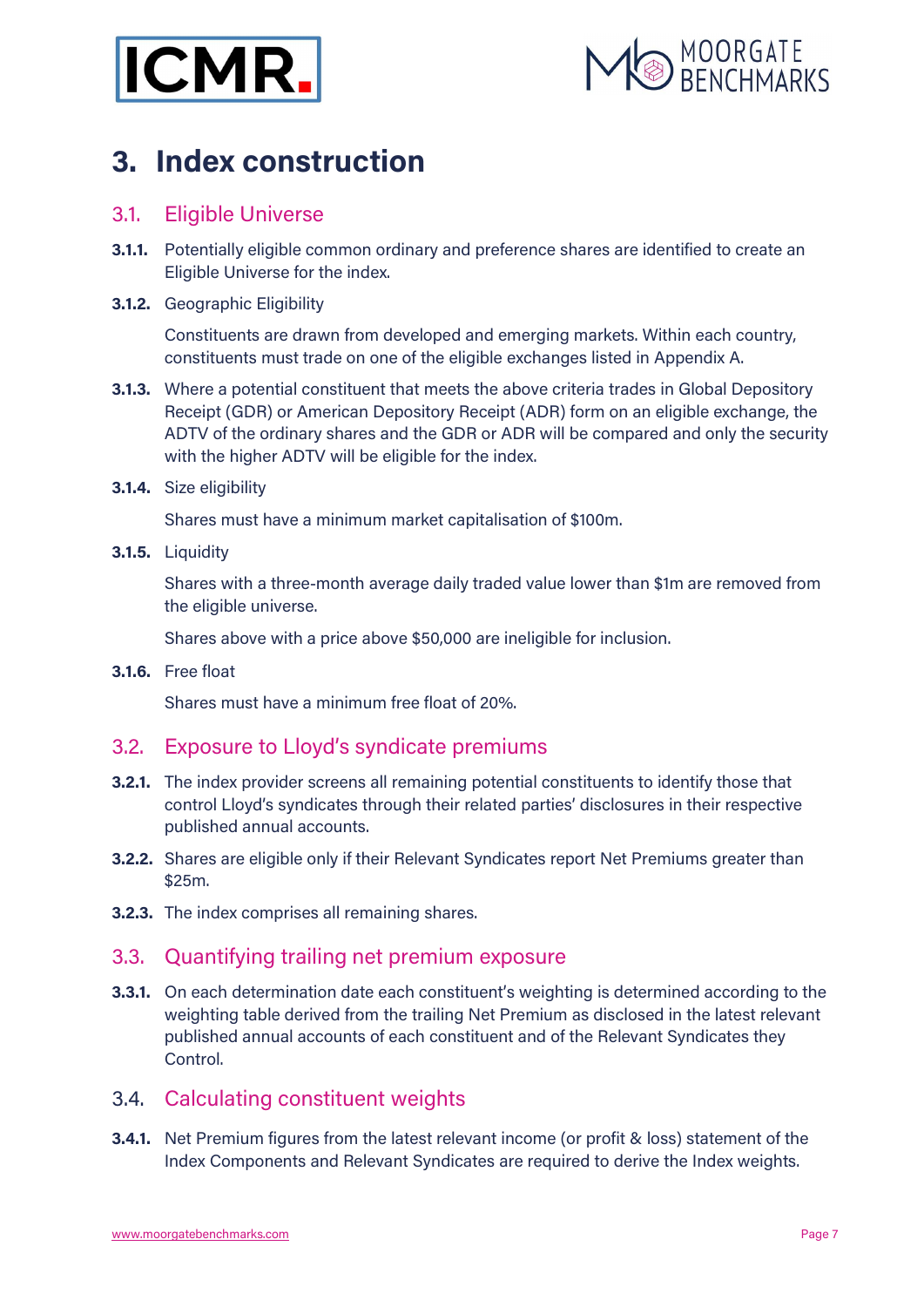



3.4.2. To calculate the weights the following items are defined:

| $i$ :                                       | Constituent i                                                                                                               |
|---------------------------------------------|-----------------------------------------------------------------------------------------------------------------------------|
| J:                                          | Total number of constituents                                                                                                |
| $i(s)$ :                                    | Syndicate s of constituent i                                                                                                |
| $S_i$ :                                     | Total number of syndicates controlled by constituent i                                                                      |
| $NP_{i(s)}$ :                               | Net Premium of syndicate $i(s)$                                                                                             |
| $NP_i$ :                                    | Net Premium of constituent i                                                                                                |
| $Share_i$ :                                 | Relevant Syndicate(s) Net Premium share of constituent <i>i</i> capped at 100%                                              |
| <i>Share</i> <sub><math>i(s)</math></sub> : | Relevant Syndicate $i(s)$ Net Premium share of syndicates controlled by all<br>constituents                                 |
| $CompShare_i$ :                             | Net Premium share of constituent <i>i</i> across all constituents                                                           |
| $f_i$ :                                     | Average foreign exchange rate over the financial year of constituent i to<br>convert Net Premium into the Index Currency    |
| $h_s$ :                                     | Average foreign exchange rate over the financial year of syndicate $i(s)$ to<br>convert Net Premium into the Index Currency |

- **3.4.3.** The weight  $w_{i,t}$  for constituent *i* on Trading Day *t* in Index Year *Y* is defined as  $w_{i,t}$  =  $Weight_{i}$ , with Net Premium from the latest available Financial Statements.
- **3.4.4.** The Index weight  $Weight_i$  of constituent  $i$  is calculated as follows:

$$
Weight_{i} = \frac{(CompShare_{i}Share_{i}(\sum_{i=1}^{S_{i}}Share_{i(s)}))^{1/3}}{\sum_{i=1}^{J} (CompShare_{i}Share_{i}(\sum_{s=1}^{S_{i}}Share_{i(s)}))^{1/3}}
$$

where:

$$
Share_i = \frac{\sum_{s=1}^{S_i} NP_{i(s)} \times h_s}{NP_i \times f_i}
$$
, capped at 100%  
\n
$$
Share_{i(s)} = \frac{(NP_{i(s)} \times h_s)}{\sum_{i=1}^{J} \sum_{s=1}^{S_i} (NP_{i(s)} \times h_s)}
$$
  
\n
$$
CompShare_i = \frac{(NP_i \times f_i)}{\sum_{i=1}^{J} (NP_i \times f_i)}
$$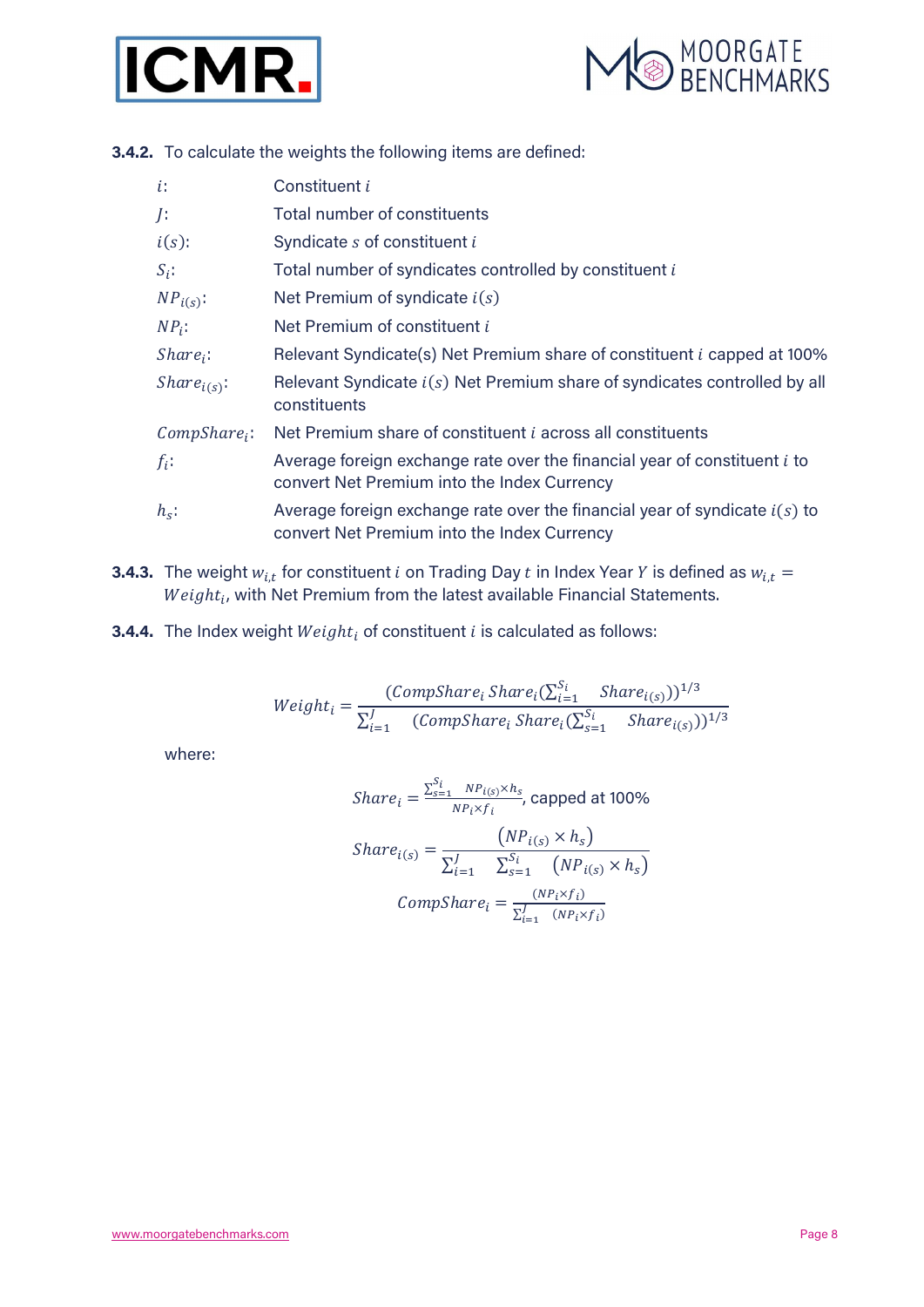



### 3.5. Constituent Capping

- 3.6. The index is designed to allow the creation of UCITS-compliant index-based products. Therefore, constituent weight limits are applied.
- 3.7. Constituents are ranked in reverse order of index weight.
- 3.8. Where any constituent meets the weight criteria detailed below, its weight within the index is capped if it exceeds the "action" column, i.e. its weight can be less than the "Action" amount but will be capped to that amount if it exceeds it.

| <b>Rank</b>  | Weight | Action        |  |  |
|--------------|--------|---------------|--|--|
|              | >5%    | Capped at 10% |  |  |
| 2            | >5%    | Capped to 10% |  |  |
| 3            | >5%    | Capped to 10% |  |  |
| 4            | >5%    | Capped to 10% |  |  |
| 5th or lower | >5%    | Capped to 5%  |  |  |

- 3.9. The cumulative weight removed from capped constituents is redistributed pro-rata across the remaining uncapped constituents that have a weight of less than 5%.
- **3.9.1.** Following the application of the process above, if any constituent still breaches the criteria, the process is repeated, until no constituent breaches the criteria.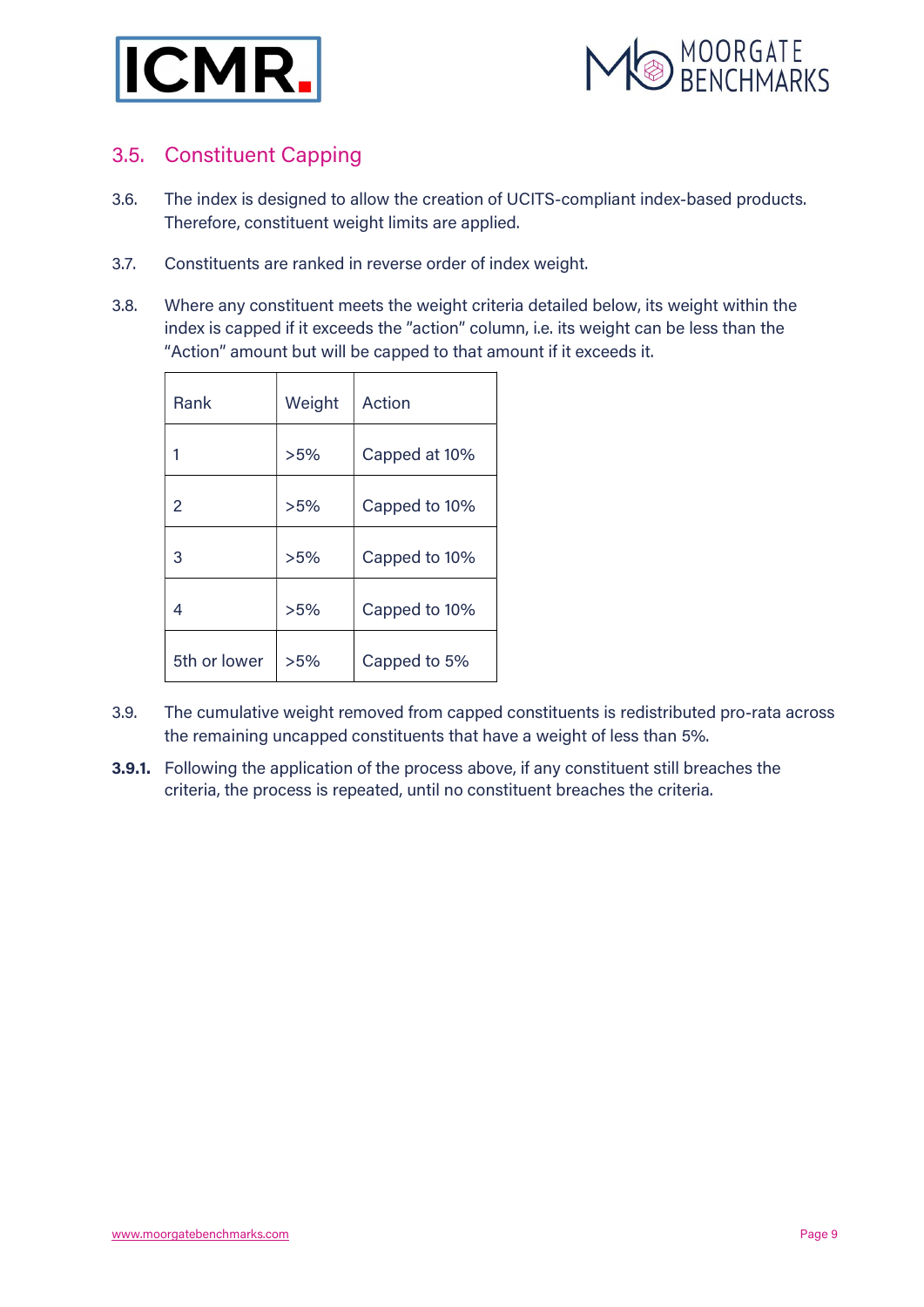



# 4. Annual review of the ICMR (Re)Insurance Specialty Index

### 4.1. Timings

- **4.1.1.** The ICMR (Re)Insurance Specialty Index is reviewed annually, using the process described below.
- 4.1.2. Dates applicable to reviews are detailed below:

| Date                                         | <b>Name</b>         |                                                                          |
|----------------------------------------------|---------------------|--------------------------------------------------------------------------|
| Last business day<br>of May                  | Determination date  | Date on which data is collected for use<br>in the index review.          |
| On or before the<br>second Friday of<br>June | Review release date | Date on which the results of the review<br>are published.                |
| Third Friday of June                         | Implementation date | Date on which the results of the review<br>are implemented in the index. |

#### 4.2. Review process

- 4.2.1. As of the determination date, share prices, shares in issue, premium and any other required data is captured.
- 4.2.2. The index is recreated from first principles, as described in section 2 above, other than that otherwise eligible existing constituents whose Relevant Syndicate Net Premiums remain above \$15m will remain eligible.
- 4.2.3. Changes will therefore result from weighting changes, and from existing constituents becoming ineligible or new constituents becoming eligible, arising amongst other reasons from:
	- Acquisitions:
		- o The merger or takeover of an existing constituent by a separate, eligible company.
		- $\circ$  The acquisition of a Lloyd's business from an existing constituent by an eligible company.
		- o The acquisition by an eligible company of a privately held Lloyd's business.
	- Initial Public Offering:
		- o The IPO of a privately held Lloyd's business.
	- New Syndicate start-up:
		- $\circ$  A new aligned Lloyd's Syndicate(s) starting under the ownership of an eligible company.
- **4.2.4.** The results of the review process are published on the review release date.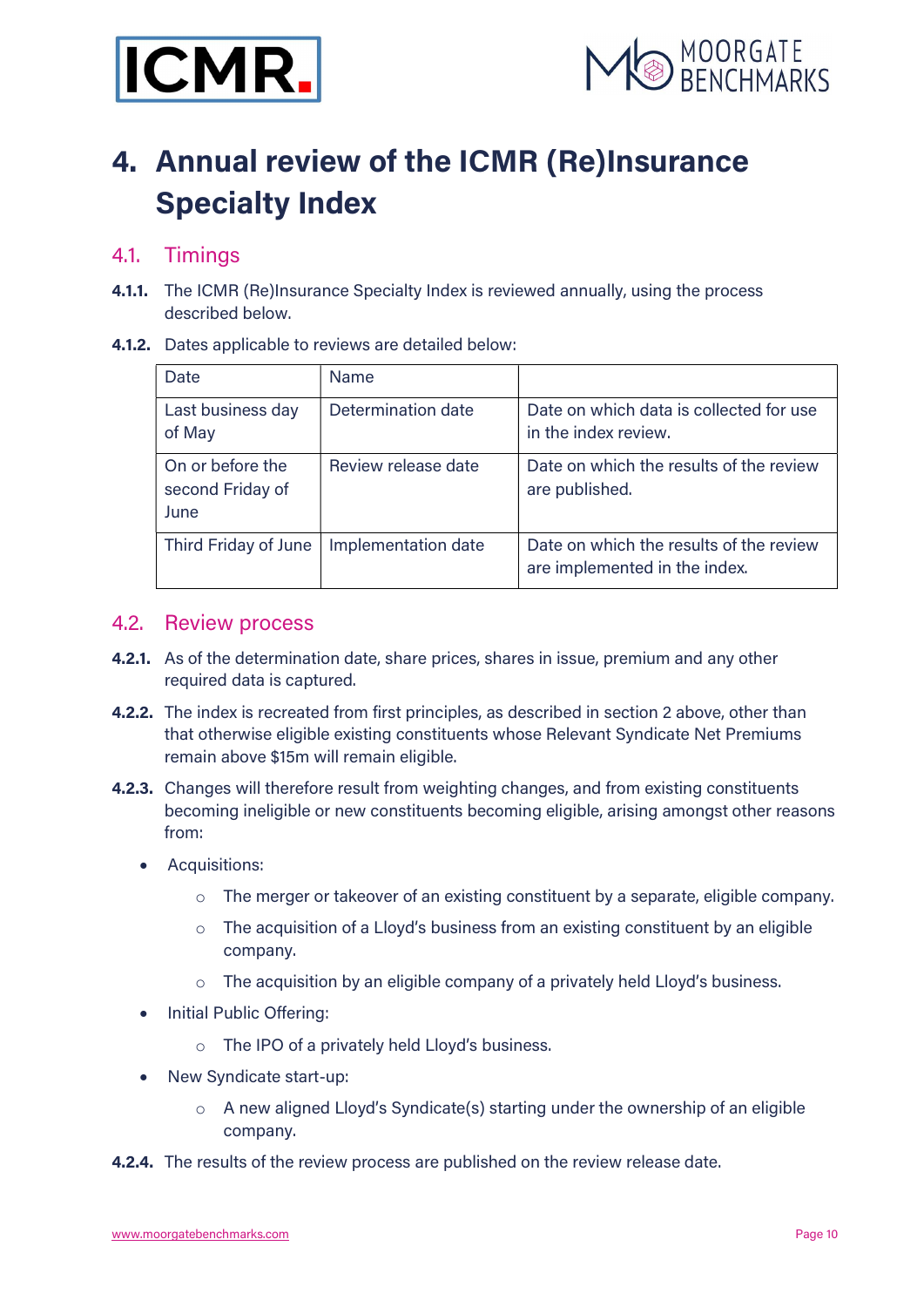



4.2.5. The results of the review process are implemented at the close of business on the implementation date.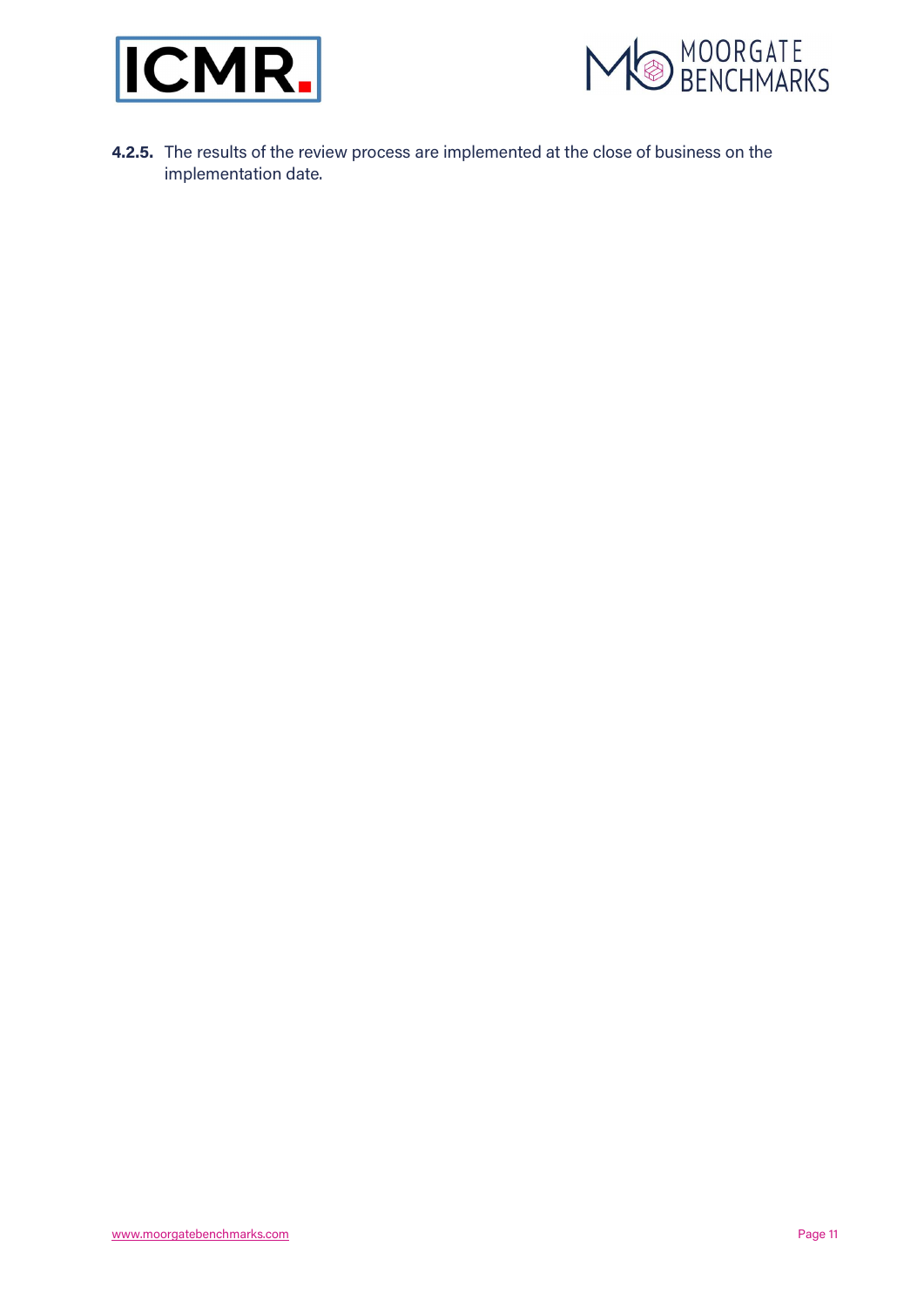



# 5. Quarterly review of the ICMR (Re)Insurance Specialty Index

### 5.1. Timings

**5.1.1.** The ICMR (Re)Insurance Specialty Index is reviewed quarterly, using the process described below.

#### 5.1.2. Dates applicable to reviews are detailed below:

| Date                                              | <b>Name</b>            |                                                                             |
|---------------------------------------------------|------------------------|-----------------------------------------------------------------------------|
| Last business day of February,                    | <b>Determination</b>   | Date on which data is collected                                             |
| November, and August                              | date                   | for use in the index review.                                                |
| On or before the second Friday of                 | Review release         | Date on which the results of the                                            |
| March, December and September                     | date                   | review are published.                                                       |
| Third Friday of March, December,<br>and September | Implementation<br>date | Date on which the results of the<br>review are implemented in the<br>index. |

#### 5.2. Review process

- 5.2.1. As of the determination date, share prices, shares in issue and related data is captured.
- 5.2.2. Constituents that no longer control Lloyd's syndicates are removed.
- 5.2.3. Constituent weights are recalculated, using the Net Premium from the latest available financial statements.
- 5.2.4. The results of the quarterly review process are published on the review release date.
- **5.2.5.** The results of the quarterly review process are implemented at the close of business on the implementation date.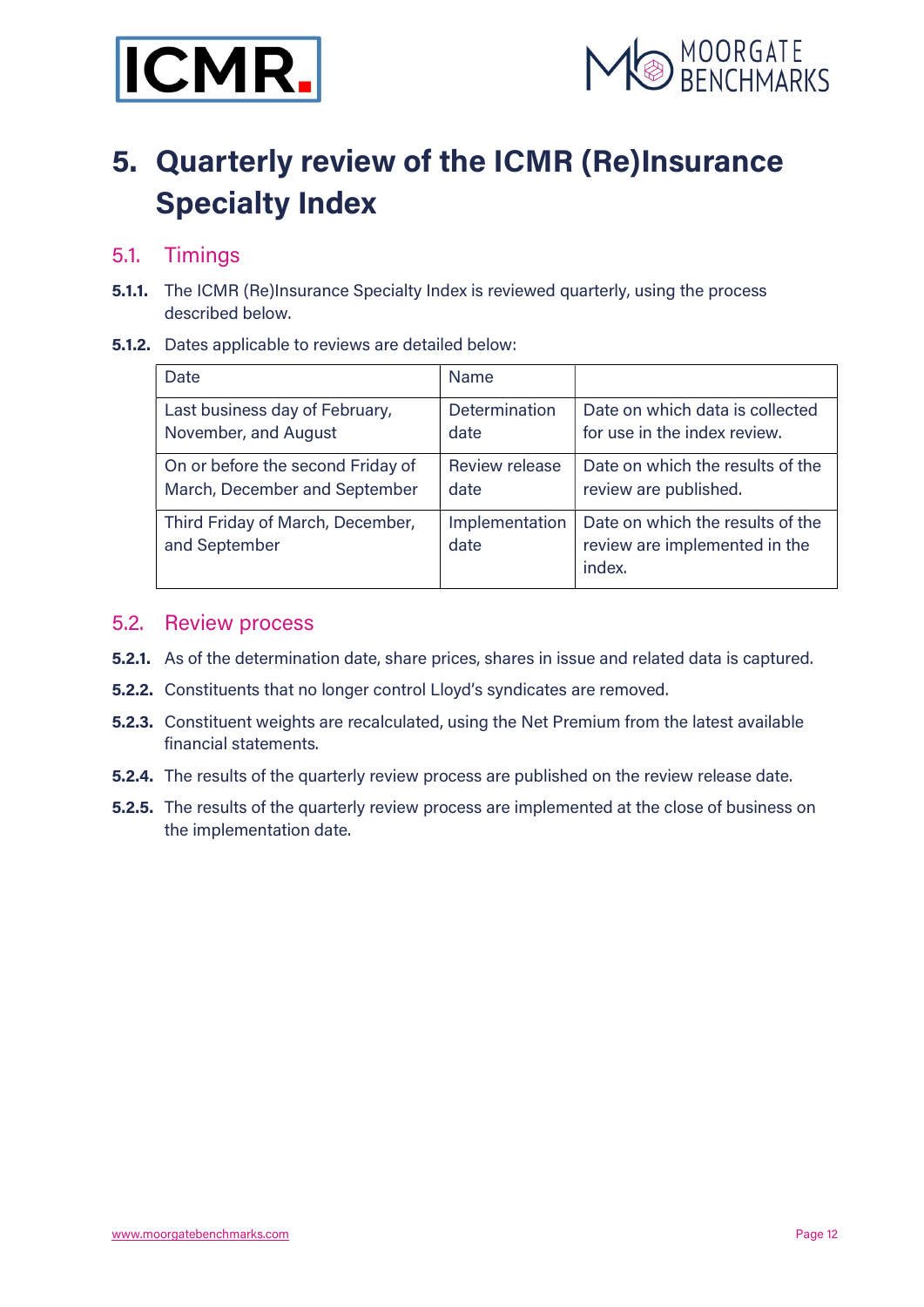



# 6. Calculation of the ICMR (Re)Insurance Specialty Index

### 6.1. Index versions calculated

- 6.1.1. Price and net total return versions of the index are calculated.
- 6.1.2. The index is calculated on an end of day basis on all US business days.
- **6.1.3.** Closing index values are published shortly after the close of US markets.
- 6.1.4. The index is calculated in USD.

### 6.2. Index formula & divisor calculations

6.2.1. For details of the index calculation formula and related processes, please refer to the "Moorgate Benchmarks Equity Index Calculation Guide". The ICMR (Re)Insurance Specialty Index is treated as a non-market capitalisation weighted index.

### 6.3. Errors

**6.3.1.** If an error is discovered in an index value Moorgate Benchmarks will follow the process outlined in the "Moorgate Benchmarks Error Correction Policy", available at www.moorgatebenchmarks.com.

### 6.4. Corporate Actions and Events

- 6.4.1. The constituents of the ICMR (Re)Insurance Specialty Index are proactively maintained to reflect changes that may result from corporate actions.
- 6.4.2. The management of corporate events follows the processes and procedures outlined in the Moorgate Benchmarks Equity Index Calculation Guide. The ICMR (Re)Insurance Specialty Index is treated as a non-Market Capitalisation Weighted Index.
- 6.4.3. Constituents removed from the indices will not be replaced between reviews.

### 6.5. Distribution

**6.5.1.** The index is published via various data vendors. Each vendor determines whether they will distribute/display the index data via their respective information systems.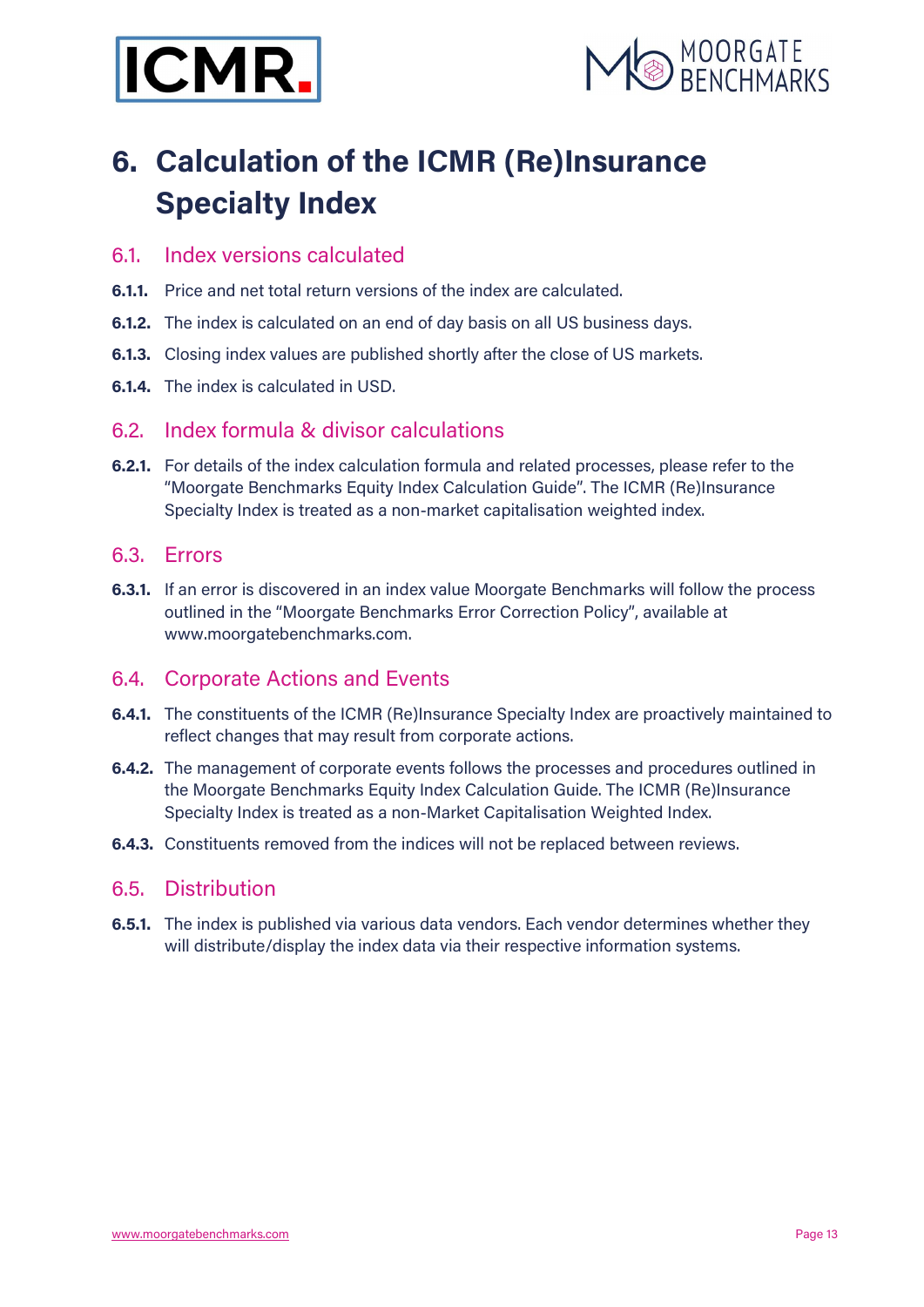



## 7. Exceptions and amendments to these Rules

### 7.1. Exceptions

- 7.1.1. Moorgate Benchmarks shall apply the method described above for the composition and calculation of the indices. However, it cannot be excluded that the market environment, supervisory, legal, financial or tax reasons may require unforeseen changes to be made to the ICMR (Re)Insurance Specialty Index. Where possible, such changes will be made in conjunction with the Index Management Committee and ICMR Index Oversight Group, and in all instances, reported to both.
- 7.1.2. Wherever exceptions are required, Moorgate Benchmarks will endeavour to ensure a calculation method is applied that is consistent with the method described in this document.

### 7.2. Amendments

- 7.2.1. Moorgate Benchmarks Limited and ICMR notify users of the benchmarks that whilst it is the policy of Moorgate Benchmarks as administrator to consult fully on any possible change to a benchmark, it is possible that circumstances, particularly external events beyond the control of Moorgate Benchmarks and ICMR, may necessitate immediate changes to, or the cessation of, a benchmark and therefore, any financial contracts or other financial instruments that reference the benchmarks, or any market participants that use the benchmarks in valuations should plan to be able to manage the possibility of changes to, or cessation of, the benchmarks. Please consult the Moorgate Benchmarks Cessation or Material Change Policy for further details.
- **7.2.2.** The Index Management Committee may prescribe changes to the selection criteria and other rules governing the indices and the method applied to calculate the indices, which it deems to be necessary and desirable in order to prevent material errors or to remedy, correct or supplement the rules currently described in this methodology document and related documents.
- **7.2.3.** Moorgate Benchmarks shall ensure that any amendments to the methodology are updated and published as soon as possible after any changes to the indices are implemented and shall notify all persons who have licensed the use of the indices as far in advance of such implementation as reasonably practicable.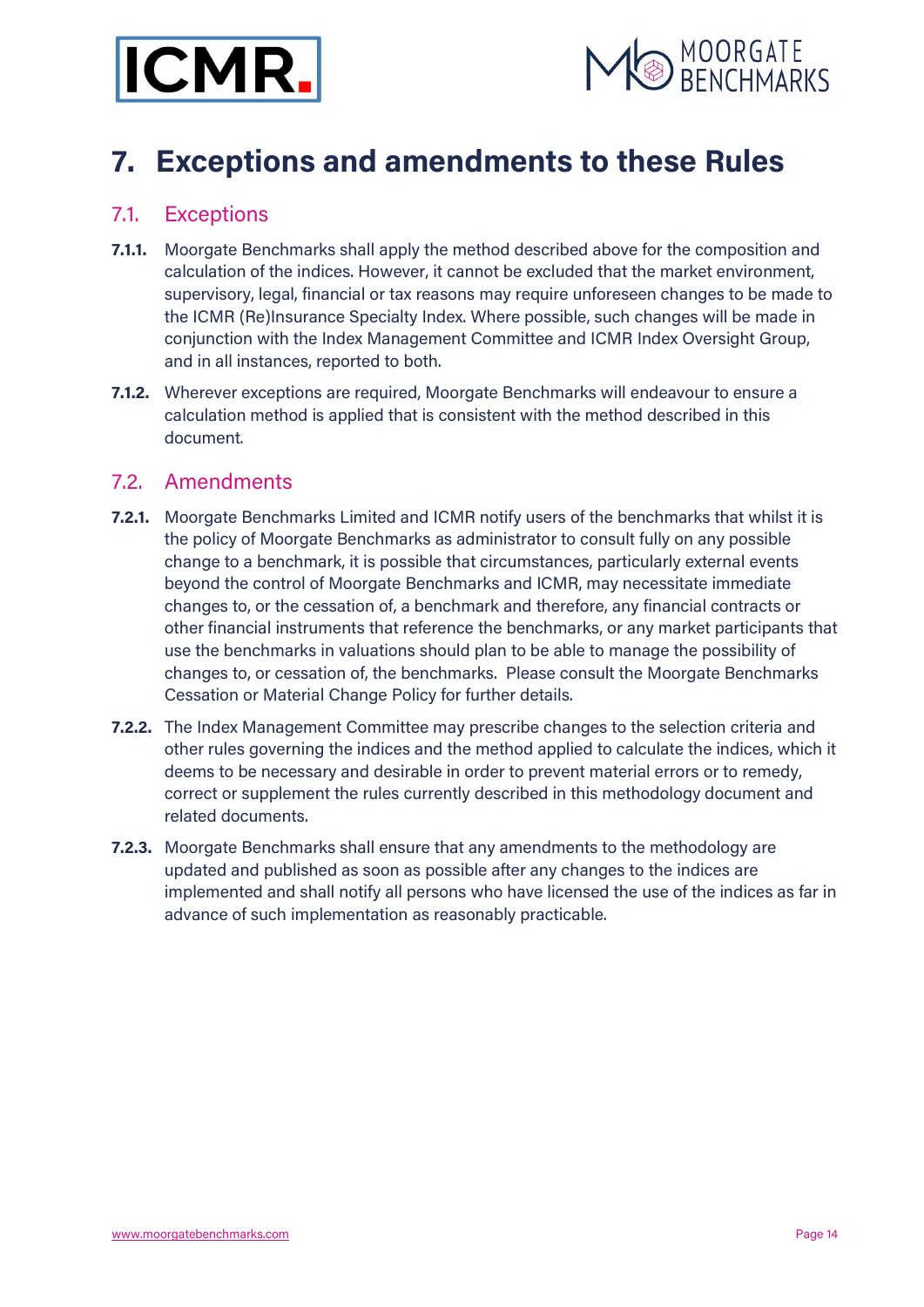



# 8. Data publication

8.1.1. The composition of the index, as well as the respective weightings of index constituents, which shall be published on a retrospective basis in respect of each review date on the business day immediately before the next review date, is made available on www.moorgatebenchmarks.com.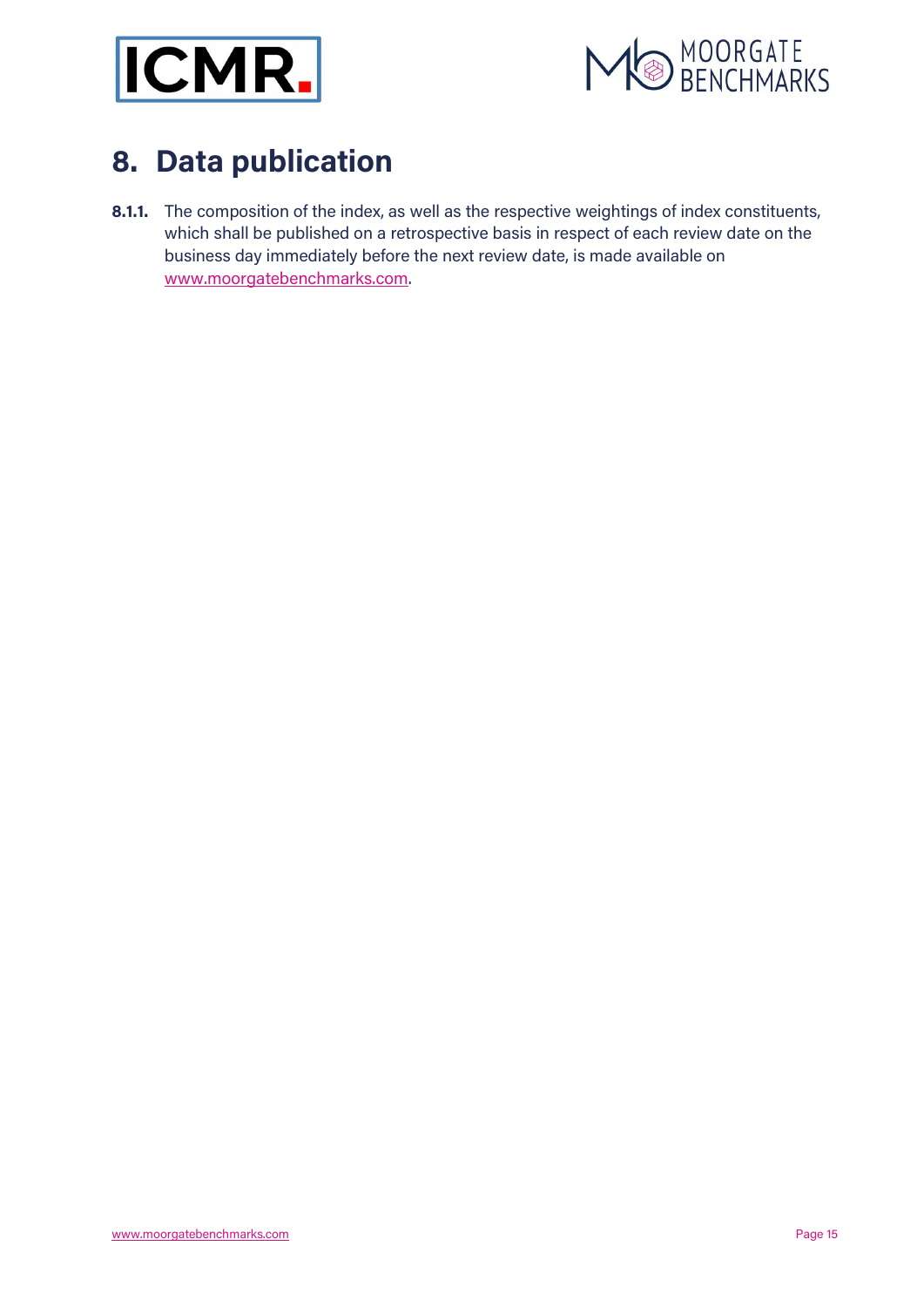



# 9. Contact details

- 9.1.1. The index provider, ICMR, can be contacted at info@insurancecapitalmarkets.com. More information is available at https://insurancecapitalmarkets.com, https://www.risxindex.com and https://www.moorgatebenchmarks.com/clients/icmr.
- 9.1.2. The index administrator, Moorgate Benchmarks Ltd, can be contacted at info@moorgatebenchmarks.com. More information is available at https://www.moorgatebenchmarks.com.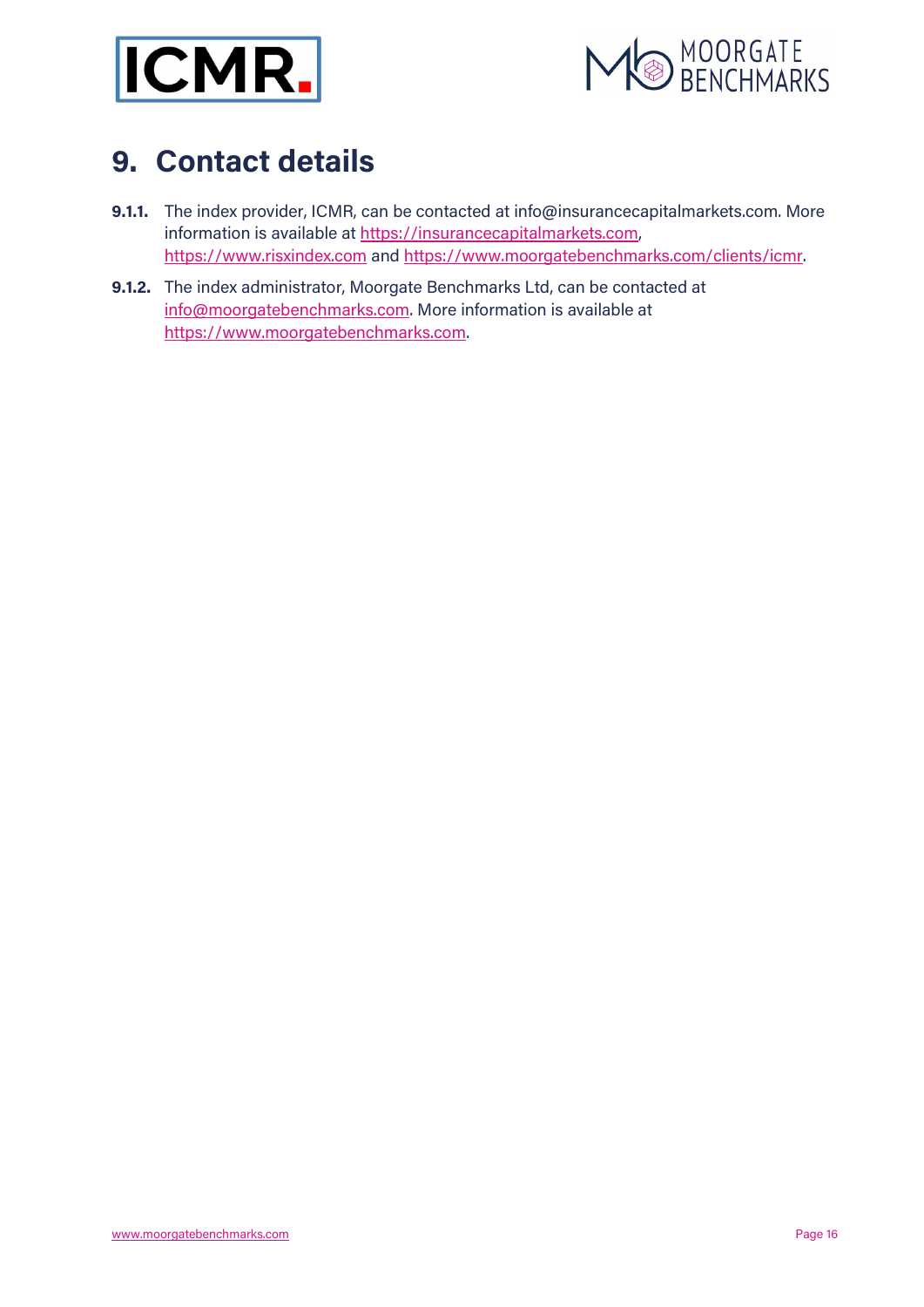



# 10. Legal

- 10.1.1. ICMR or any successor thereto (the "Index Provider") owns intellectual property rights in the ICMR (Re)Insurance Specialty Index and its methodology (excluding methodological elements not developed specifically for the creation of the ICMR Indices). Any use or publication of such intellectual property, as well as of the ICMR trademark or any other ICMR related methodologies, provisions or values must be with the prior written consent of the Index Provider.
- 10.1.2. The Index Provider assumes no obligation, duty or liability to any person in relation to the Index save as provided in any written agreement with such person. The Index Provider makes no express or implied warranty as to:
	- a) the advisability of purchasing or assuming any risk in connection with any transaction related to the Index;
	- b) the levels at which the Index stands at any particular time on any particular date;
	- c) the results to be obtained by any party from the use of the Index or any data included in it for the purposes of issuing securities or carrying out any financial transaction;
	- d) any other matter.
- 10.1.3. The Index Provider may assign the proprietary rights in the Index to a third party in its reasonable discretion.

#### 10.2. Licensing

10.2.1. Licenses to use the indices as the underlying value for investment products and derivative instruments may be issued to stock exchanges, banks, financial services providers and investment houses by the Index Provider.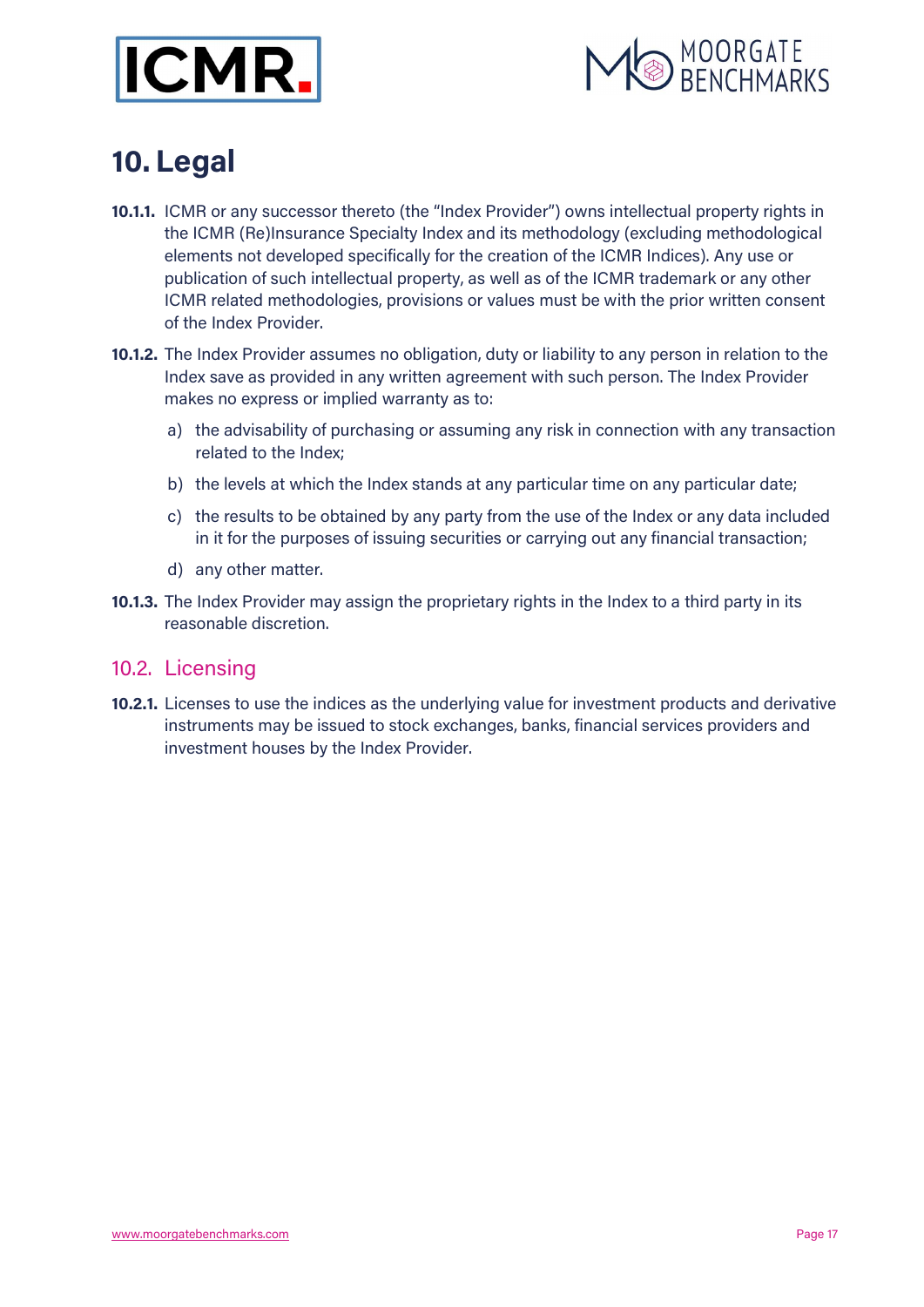



# Appendix A: Eligible Exchanges

| Country            | <b>Exchange Name</b>                        | <b>MIC</b>  |
|--------------------|---------------------------------------------|-------------|
| <b>USA</b>         | <b>New York SE Floor Equities</b>           | <b>XNYS</b> |
| <b>USA</b>         | <b>NYSE AMERICAN Floor Equities</b>         | <b>XASE</b> |
| <b>USA</b>         | <b>NASDAQ Capital Market</b>                | <b>XNCM</b> |
| <b>USA</b>         | <b>NASDAQ Global Select Market Equities</b> | <b>XNGS</b> |
| <b>USA</b>         | Cboe BZX trading NYSE/NYSE AMRCN Eq         | <b>BATS</b> |
| <b>USA</b>         | <b>NASDAQ Global Market Equities</b>        | <b>XNMS</b> |
| Australia          | <b>Australian Securities Exchange</b>       | <b>XASX</b> |
| Austria            | <b>Wiener Boerse AG</b>                     | <b>WBAH</b> |
| <b>Belgium</b>     | <b>Euronext Brussels</b>                    | <b>XBRU</b> |
| Canada             | <b>Toronto Stock Exchange</b>               | <b>XTSE</b> |
| Canada             | <b>NEO Exchange</b>                         | <b>NEOE</b> |
| <b>Denmark</b>     | Nasdaq Copenhagen                           | <b>XCSE</b> |
| <b>Finland</b>     | Nasdaq Helsinki Ltd                         | <b>XHEL</b> |
| France             | <b>Euronext Paris</b>                       | <b>XPAR</b> |
| Germany            | <b>XETRA</b>                                | <b>XETR</b> |
| Hong Kong          | Hong Kong Stock Exchange and Clearing Itd   | <b>XHKG</b> |
| Ireland            | <b>Euronext Dublin</b>                      | <b>XDUB</b> |
| <b>Israel</b>      | <b>Tel Aviv Stock Exchange</b>              | <b>XTAE</b> |
| Italy              | Borsa Italia                                | <b>MTAA</b> |
| Japan              | <b>Tokyo Stock Exchange</b>                 | <b>XTKS</b> |
| <b>Netherlands</b> | <b>Euronext Amsterdam</b>                   | <b>XAMS</b> |
| <b>New Zealand</b> | <b>New Zealand Exchange</b>                 | <b>XNZE</b> |
| Norway             | <b>Oslo Bors</b>                            | <b>XOSL</b> |
| Portugal           | <b>Euronext Lisbon</b>                      | <b>XLIS</b> |
| Qatar              | <b>Qatar Stock Exchange</b>                 |             |
| Singapore          | Singapore Exchange                          | <b>XSES</b> |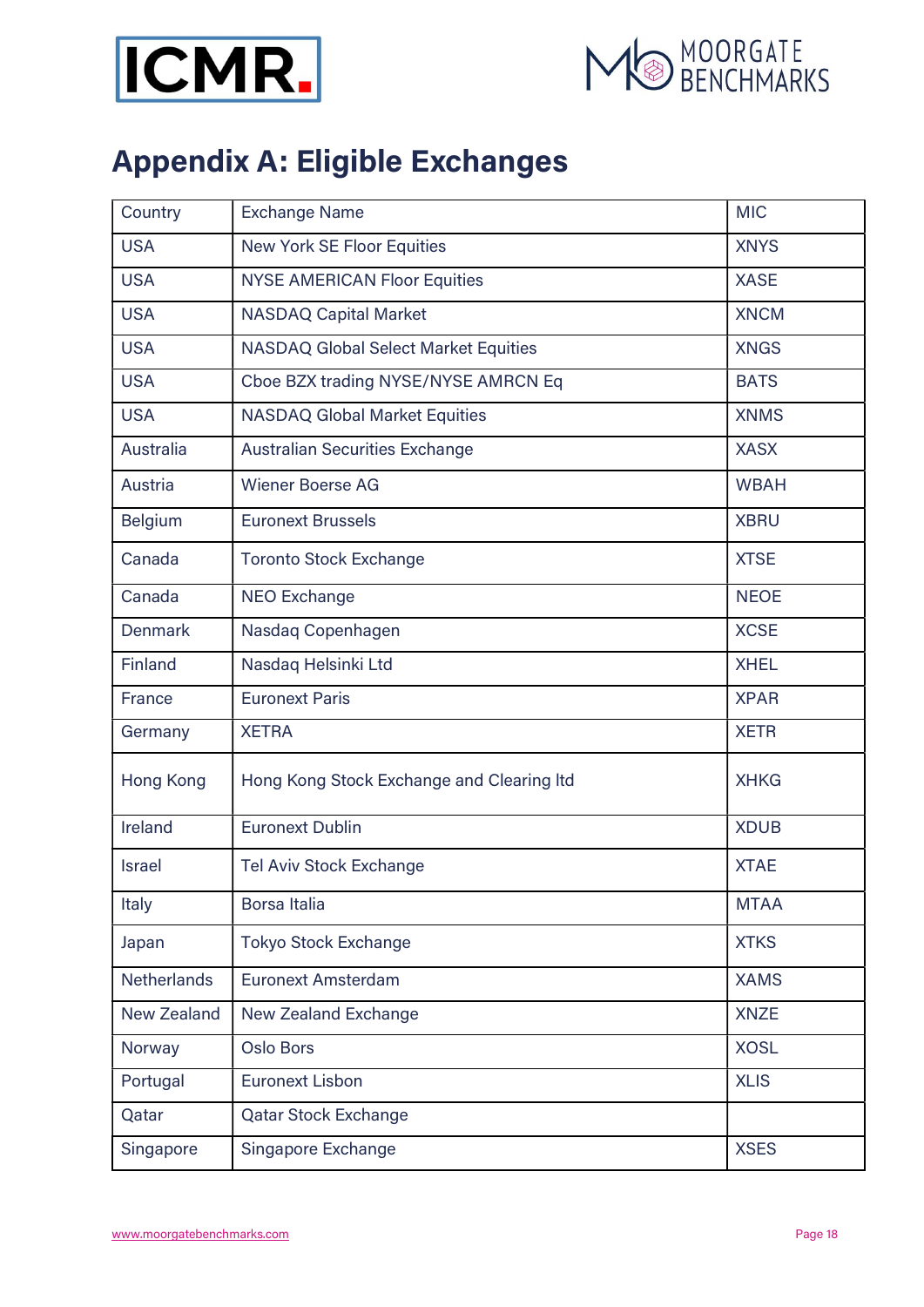



| Spain             | <b>Bolsa De Madrid</b>       | <b>XMAD</b> |
|-------------------|------------------------------|-------------|
| Sweden            | Nasdaq Stockholm AB          | <b>XSTO</b> |
| Switzerland       | <b>SIX Swiss Exchange AG</b> | <b>XSWX</b> |
| United<br>Kingdom | London Stock Exchange        | <b>XLON</b> |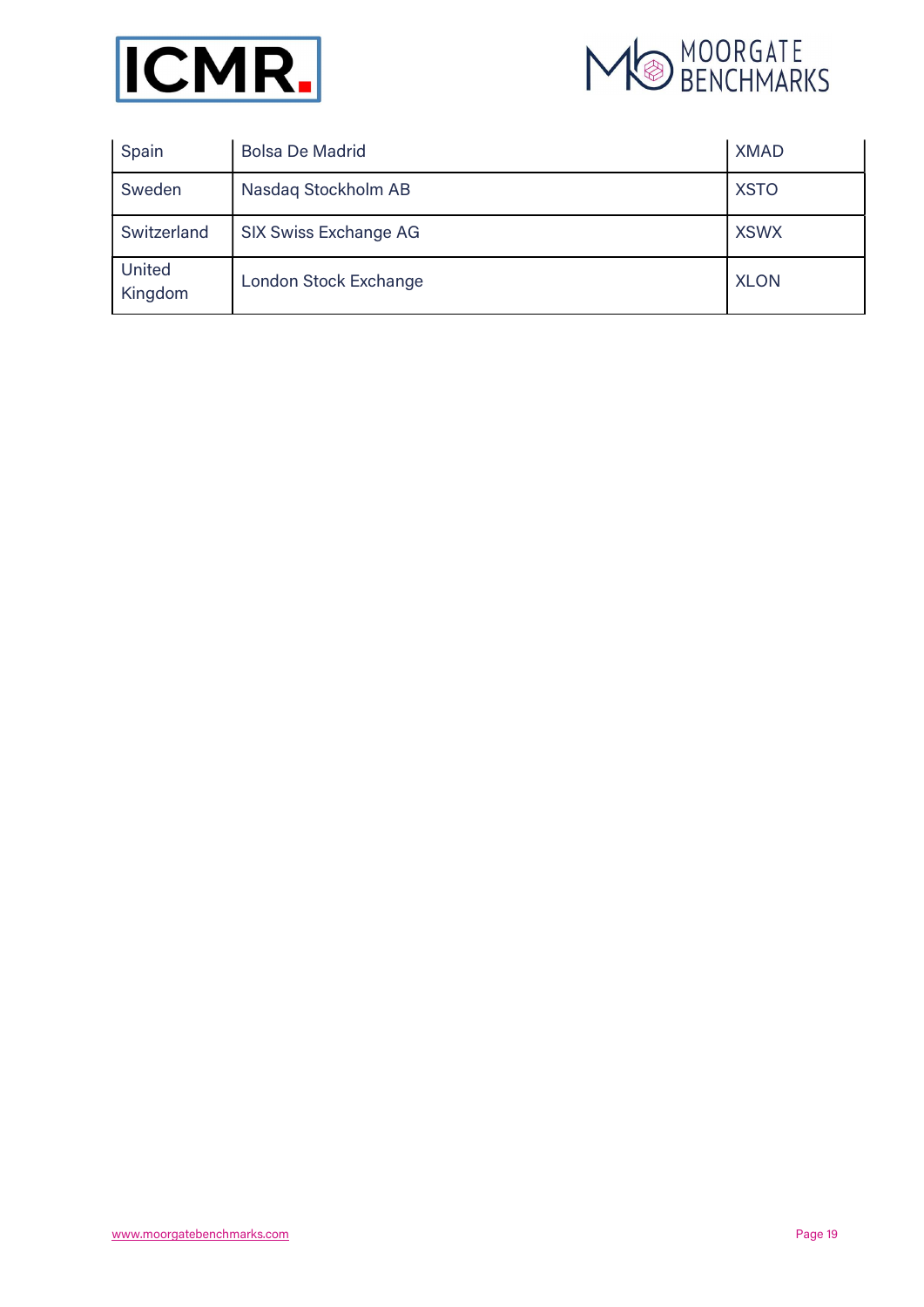



# Appendix B: Index Information

| <b>Index</b>                              | <b>Index</b><br>code | <b>Price</b><br>return<br>ticker | Net return<br>ticker | <b>Gross</b><br>return<br>ticker | <b>Base date</b> | <b>Base</b><br>value |
|-------------------------------------------|----------------------|----------------------------------|----------------------|----------------------------------|------------------|----------------------|
| <b>ICMR (Re)Insurance Specialty Index</b> | <b>RISX</b>          | <b>RISX</b>                      | <b>RISXNR</b>        |                                  | 16/06/2006       | 1000                 |

All performance shown prior to the live date has been retrospectively calculated by application of this Index Methodology.